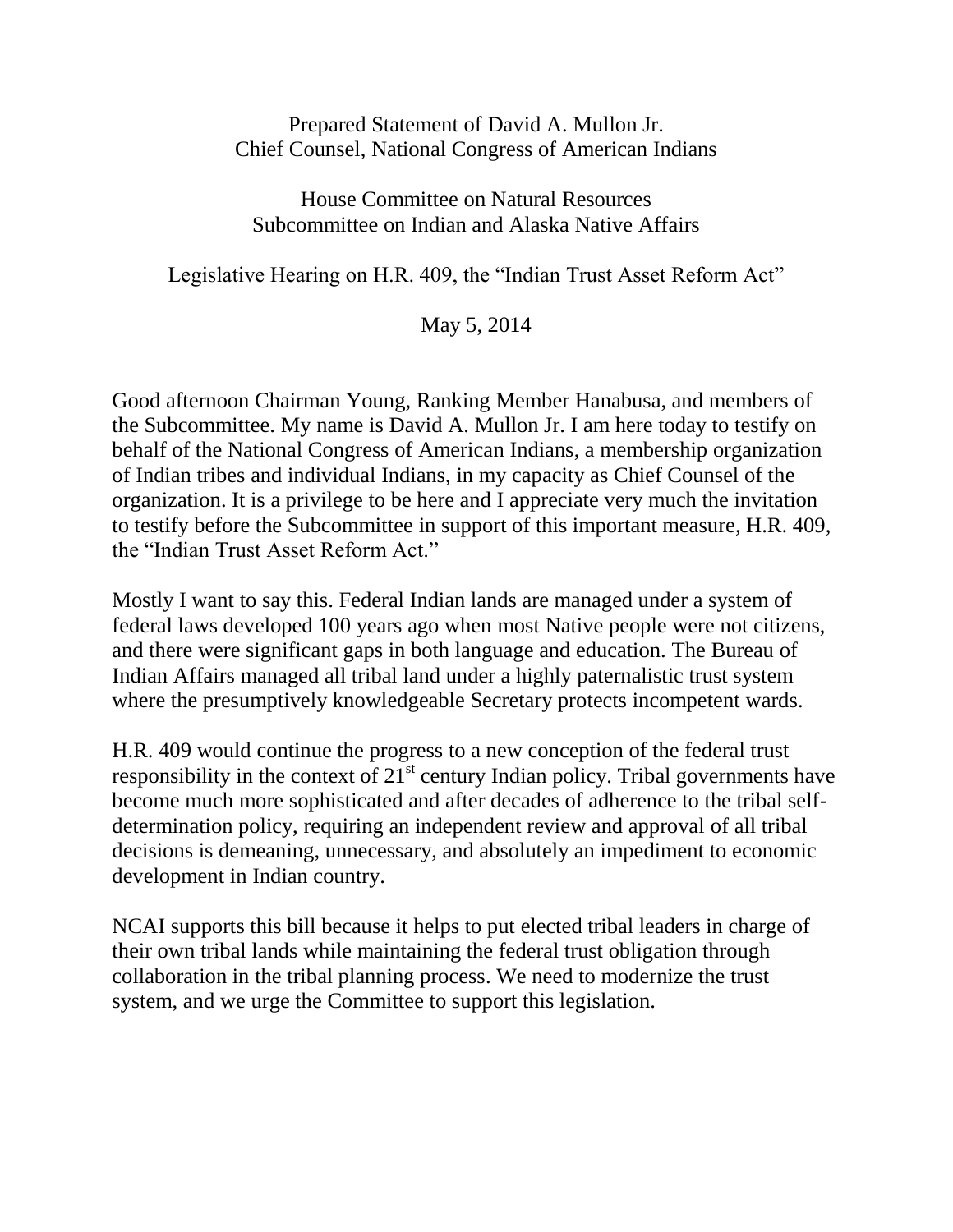## I. Background on NCAI

First, I would like to point out for the record a few things about the National Congress of American Indians, or NCAI, that the members of this Subcommittee likely already know quite well.

NCAI is the oldest and largest American Indian organization in the United States. Tribal leaders from many Indian nations across the country 70 years ago created NCAI in 1944 as a response to federal termination and assimilation policies that threatened the existence of American Indian and Alaska Native tribes. Since then, NCAI has fought to preserve the treaty rights and sovereign status of tribal governments, while also ensuring that Native people may fully participate in the political system. As the most representative organization of American Indian tribes, NCAI serves the broad interests of tribal governments across the nation.

II. Summary of Titles in H.R. 409

The Indian Trust Asset Reform Act has three titles—

*Title I*, "Recognition of Trust Responsibility," sets forth (1) findings about and (2) reaffirmations of the fiduciary responsibilities of the United States to Indians and Indian tribes;

*Title II*, the "Indian Trust Asset Management Demonstration Project Act," would require the Secretary of the Interior to establish and carry out a voluntary demonstration project for Indian tribes that would authorize them to allocate and prioritize federal funding, and develop and submit plans, for the management of trust assets located on the tribe's reservation or under its jurisdiction in accordance with its own unique systems, practices, and procedures; and

*Title III*, "Restructuring Bureau of Indian Affairs and the Office of the Special Trustee," would establish the position within the Department of the Interior of an Under Secretary for Indian Affairs to be appointed by the President and confirmed by the Senate, and merges the functions and activities of both what is now the Bureau of Indian Affairs and the Office of the Special Trustee for American Indians under the direct administrative control supervision of the Under Secretary.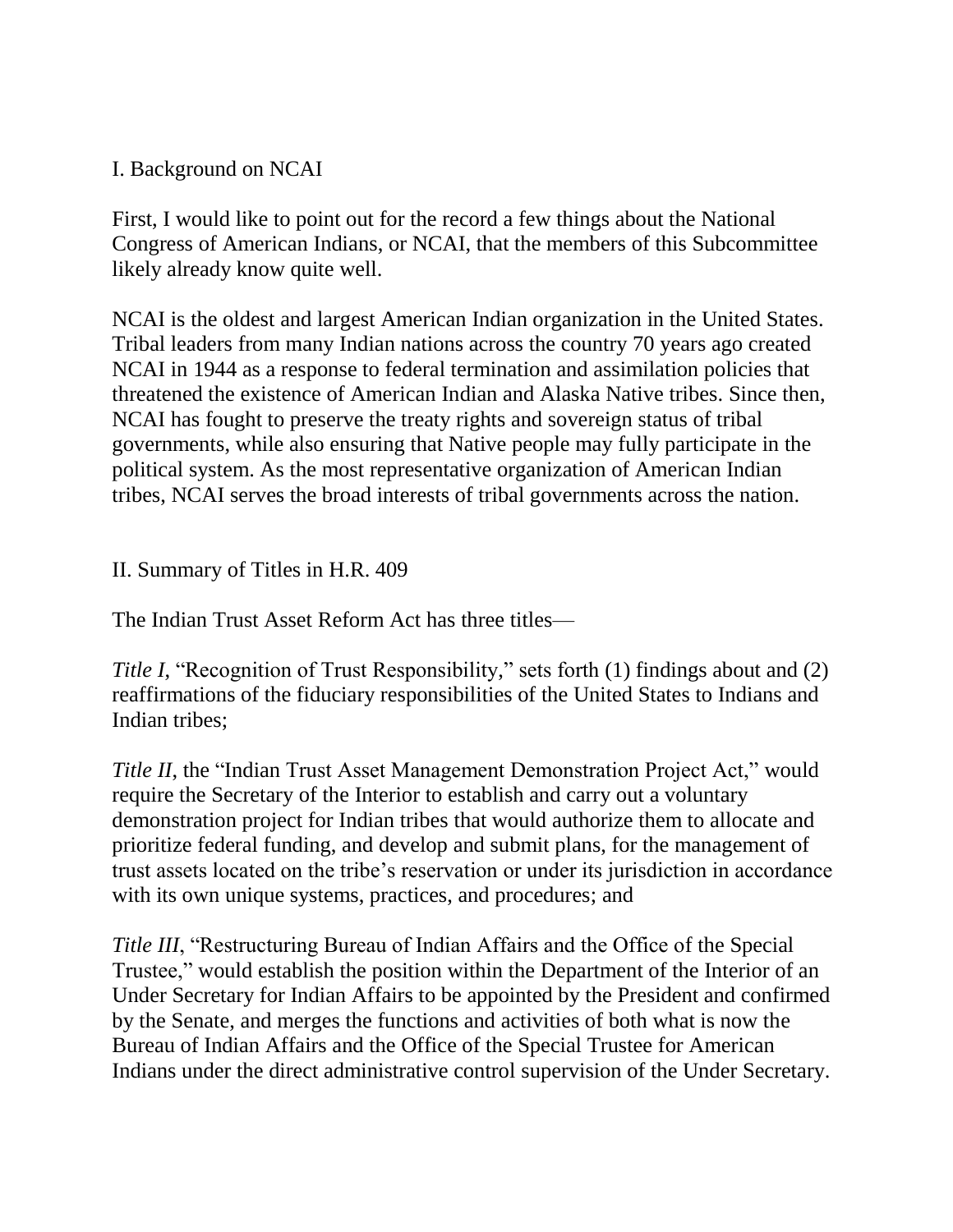Each of these three titles touches on issues of great importance and interest to Indian tribes and Indian people—the scope and meaning of the trust responsibility, further advancing and developing the federal policy of tribal self-determination and self-governance, and the structure and effectiveness of two agencies of the United States charged with the responsibility of administering the trust lands and resources, and otherwise protecting the interests of Indians.

NCAI strongly supports this bill for a number of reasons. In addition to reaffirming the federal trust responsibility and its underlying principles, the bill would break new ground for advancing the federal policies of Indian self-determination and self-governance through the Indian Trust Asset Management Demonstration Project Act. The bill would also change the organizational structure of the agencies in the Department of the Interior that administer Indian programs in a way that has had broad support in Indian Country for many years. In fact, both the demonstration project and the proposed restructuring have been a topic of considerable discussion in Indian Country for about a decade.

## III. Historical Background on H.R. 409

Rather than parse through the various provisions of H.R. 409, I believe some of the most valuable insight that NCAI can provide to the Subcommittee at this point is an overview of the background of Titles II and III of the bill which will highlight just why it is an important bill for Indian Country.

The language, purpose, and effect of those two titles of H.R. 409 are very similar to the language, purpose, and effect of Title III and Title V of two bills that were introduced in the House and Senate about 9 years ago during the  $109<sup>th</sup>$  Congress: H.R. 4322, introduced by Congressmen Richard Pombo and Nick Rahall, at that time the Chairman and Ranking Member, respectively, of the Committee on Resources, and its companion bill in the Senate, S. 1439, introduced by Senators John McCain and Byron Dorgan, who were at that time the Chairman and Vice Chairman, respectively, of the Committee on Indian Affairs. At that time in the 109<sup>th</sup> Congress, I was general counsel for the Senate Committee on Indian Affairs, and can state here based on personal knowledge that the Majority and Minority leadership and the staff of those Committees worked together on developing the two companion bills.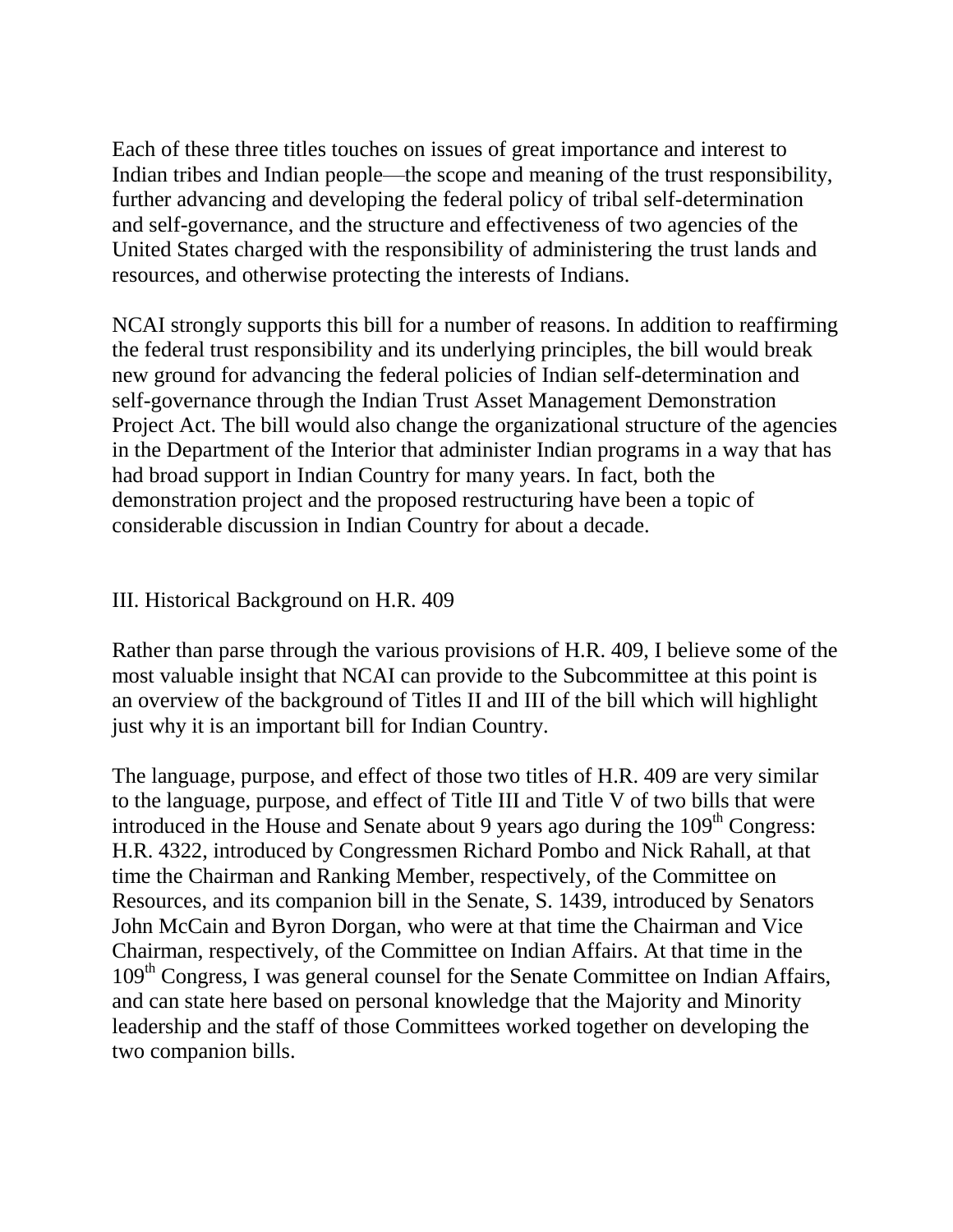I will touch on some of the record that was developed in support of those two measures in the 109<sup>th</sup> Congress because I believe this Subcommittee will find it helpful in considering H.R. 409. However, what is not so apparent from the record is the fact that prior to the introduction of the House and Senate measures in the 109<sup>th</sup> Congress is the fact that the bills were introduced only after a significant amount of outreach to and input from Indian Country—Indian tribes, tribal organizations, and individual Indians. That outreach continued after the bills were introduced, and I believe that the continued input the Committees received was worked into draft amendments that were shared with Indian Country. It appears that some of those additional refinements may have made their way into H.R. 409.

But the main point is that the concepts behind the demonstration project in Title II and the restructuring in Title III of H.R. 409 actually originated in Indian Country, not Washington D.C.

A hearing on S. 1439 was held on March 28, 2006, and witnesses from the Administration, Indian tribes, and tribal and individual Indian organizations testified. I would urge the Subcommittee to consider that testimony, which was generally very supportive of the two titles that were the predecessors of Titles II and III of the bill today in question today. NCAI adopted a resolution at its 2006 annual session in Sacramento supporting the passage of S. 1439 (with certain amendments to provisions of the bill that are not included in or relevant to any of the provisions of H.R. 409).

Apart from the hearing testimony, I can say that at that time tribes and organizations from around the country supported the demonstration project and the restructuring—the former because it represented a significant step forward in the policy of self-governance and the latter—the restructuring—because (1) an Under Secretary would represent both a symbolic and a practical elevation of the importance of Indian affairs within the Department; (2) having a Bureau of Indian Affairs and an Office of the Special Trustee as two completely separate agencies within the Department was an awkward and unnecessary arrangement; and (3) the intent all along, when Congress created the Office of the Special Trustee, was to eventually sunset the agency, not make it permanent.

In respect to the proposed restructuring within the Department of the Interior, the witness at the hearing on S. 1439 representing the Administration, Associate Deputy Secretary Jim Cason, stated, "Interior is receptive to the concepts of establishing an under secretary and merging Indian programs under new leadership."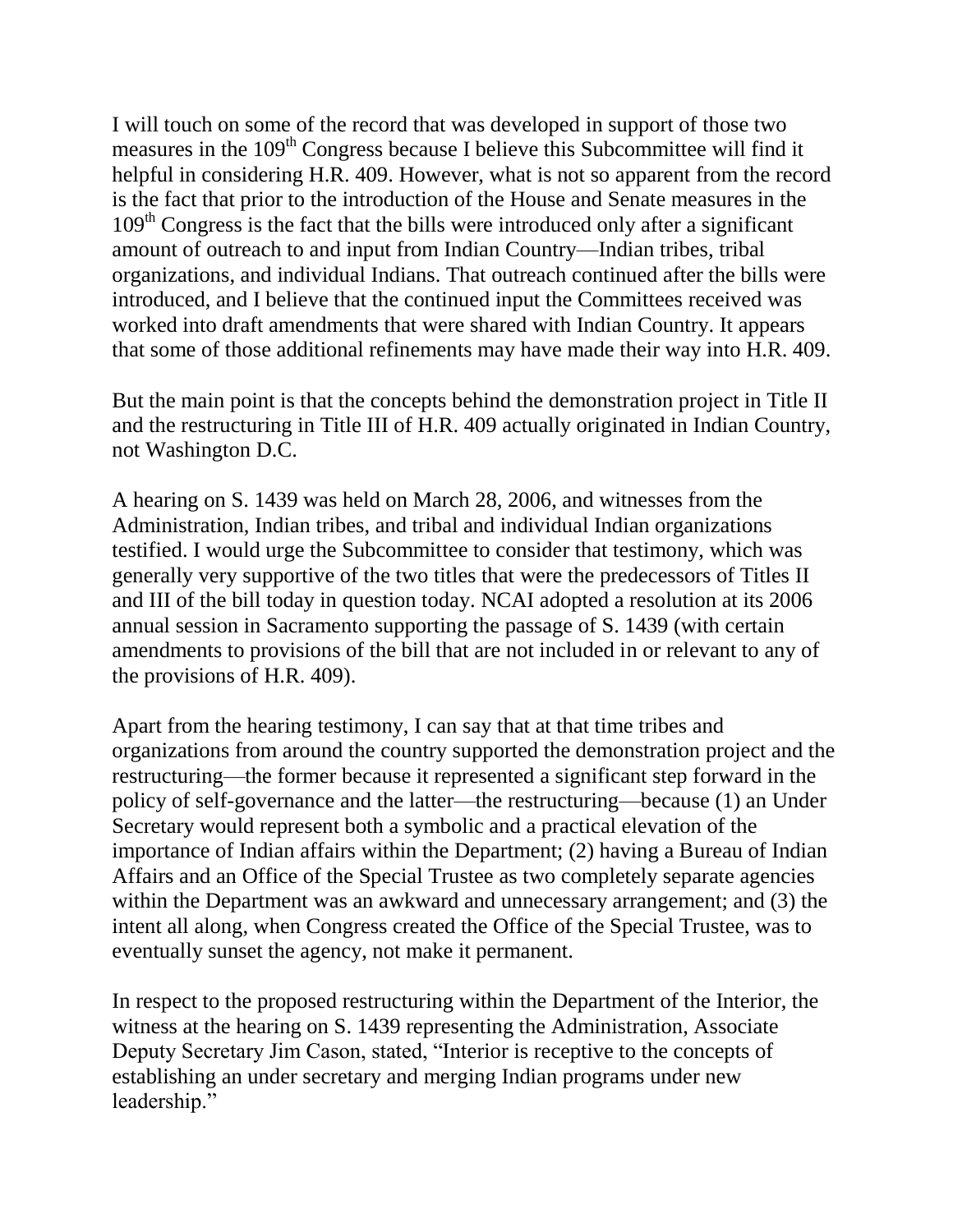Tribes have seen improvements in the accounting for trust funds at the OST, but it comes at the cost of two separate bureaucracies that make routine business much more difficult. We need to preserve the improvements made in OST, but make the whole system more streamlined so it can work better. In our view, the plan should transfer the functions of the Special Trustee and create a single line of authority for all functions that are now split between the BIA and the Special Trustee, under the supervision of an Under Secretary of Indian Affairs to supervise any activities related to Indian affairs within any of the Interior branches.

I believe that Indian Country and the Administration's agreement back in 2006 on the proposal of an Under Secretary reflected an important shared view: far more so than any other agency within the Department of the Interior, the duties, responsibilities and authorities of the Department over Indian affairs affect the lives of people and the wellbeing of entire communities—public safety; the education of Indian children; trust land management; operating irrigation systems; collecting, investing and distributing trust funds; probating the estates of decedents—the list goes on. The Department has major responsibilities regarding the lives of Indian people, and it is appropriate that the officer specifically in charge of seeing that those responsibilities are properly discharged have the higher rank of an Under Secretary.

Ultimately, neither H.R. 4322 nor S. 1439 was enacted into law before the end of the  $109<sup>th</sup>$  Congress. The primary—possibly the only—reason the bill did not succeed is that Title I of both bills included a proposed legislative settlement of the Cobell litigation. As the Subcommittee knows, the parties to that litigation were not able to come to terms on a settlement back then—that would happen about three years later, in 2009.

Nevertheless, the popularity in Indian Country of the concepts of the demonstration project and restructuring with an Under Secretary continued on after the end of that Congress. In fact, at its 2012 annual meeting, the National Congress of American Indians adopted a resolution calling on Congress to enact trust reform legislation that would (1) restructure the Office of the Special Trustee and the BIA under an Under Secretary for Indian Affairs, and (2) increase tribal control and planning for tribal trust assets and streamline processes to expedite transactions and promote economic development, while maintaining the federal trust responsibilities.